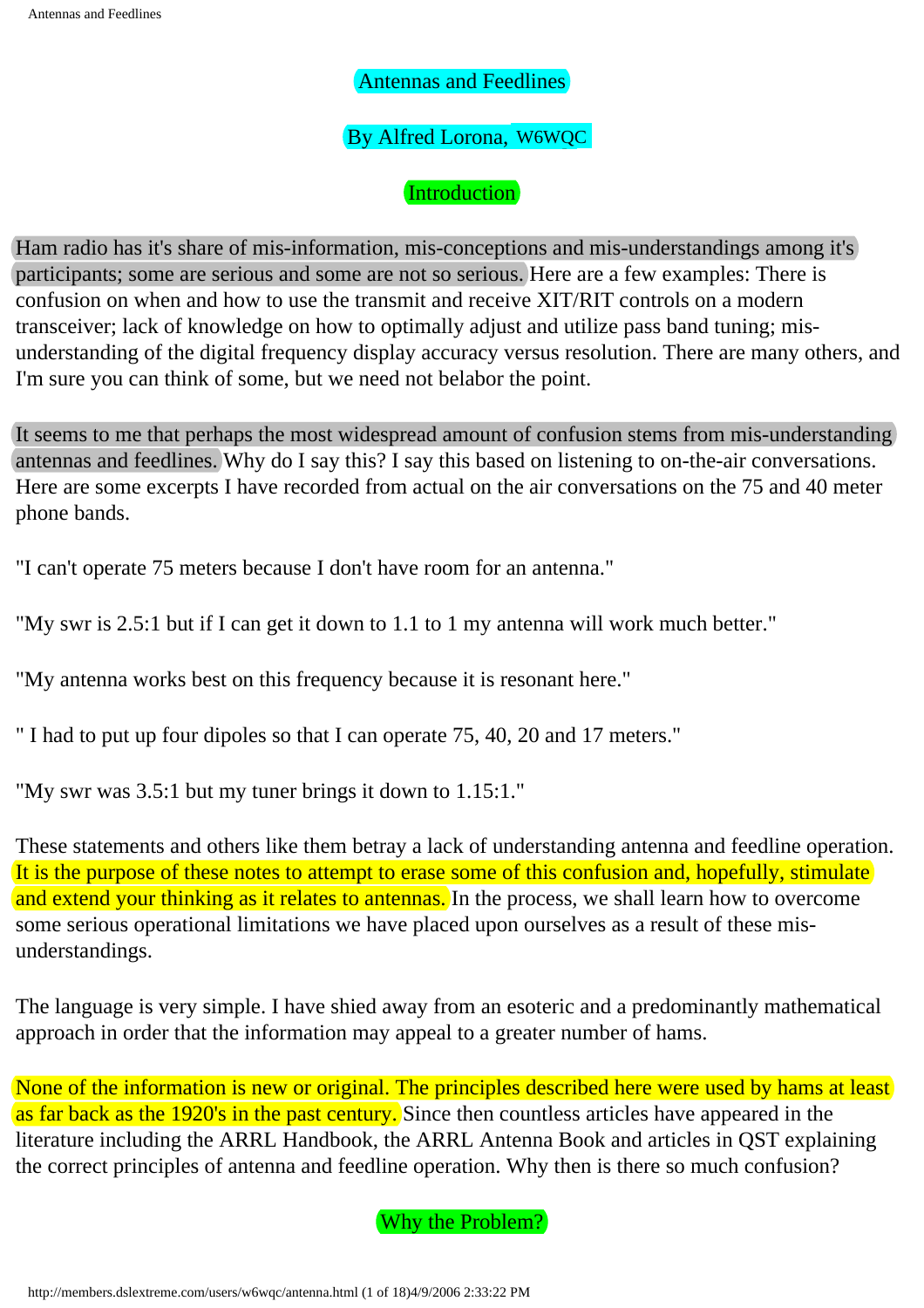My theory is that it all started immediately after World War 11. The easy availability of surplus military 50 ohm coaxial cable and, shortly thereafter, the appearance of the ubiquitous SWR meter started the ball rolling. Hams began to be preoccupied with reflected power on their coaxial feedlines. Almost immediately there was near universal agreement that reflected power had to be avoided like the plague. Moreover, 50 ohm coaxial cable had to be used because 'it doesn't radiate like open line does.' These hams failed to remember, or chose to overlook, that before the war hams cared not one whit about reflected power on their open wire feedlines and they got along just fine.

What finally sealed the bargain, so to speak, was the appearance of the no-tune transceiver. I do not know if it was pressure from the hams or if it was a sell job by the manufacturers to produce the notune transceiver. I suspect it was promoted by the manufacturers in order to save money. At any rate no longer did we have to adjust transmitter tuning controls. Just turn on the rig and press the push to talk switch. This design innovation was hailed as one of the greatest inventions ever and led to a 'Look, Ma, no hands! Ain't it great!?' euphoria among the ham fraternity. There was little concern, if any at all, on just what we gave up when we were rid of those controls.

50 ohm coax, the SWR meter and the no-tune transceiver all conspired in concert to lure many hams into a state of confused ignorance regarding antennas and feedlines.

In spite of all that has been written to dispel the mis-understandings why are they still so persistent? I have no definitive answer. Perhaps hams have not understood the subject sufficiently well. Perhaps they don't believe what they read. Perhaps they are influenced more by what they hear from their peers. Maybe their ideas have been with them so long that it is now impossible for them to change their thinking. Maybe some prefer not to be enlightened. The latter is not meant to be facetious nor sarcastic. I have met many hams who adamantly refuse to believe anything that challenges their long cherished beliefs regardless of any evidence to the contrary.

The Basic Half Wave Antenna

By 'antenna' I mean the antenna itself and excluding the feedline attached to it. The first misconception hams have is that the closer the basic dipole antenna is to a half wave length in the band of interest the closer it will approach perfection and the better it will radiate.

That belief is not supported by either theory or practice. Theoretically, the half wave antenna does not radiate any better or worse than any other length. In other words, all lengths radiate equally well. You will not find any statement to the contrary in any reputable antenna text including the ARRL Antenna Book. Nor will you find any claim that the half wave antenna maximizes radiation compared to other lengths.

So why does every antenna article ever published show the half wave dipole antenna as the basic antenna? The answer is because it is the basic antenna. But this does not mean that it is the best antenna. In text books it is the basic antenna because it is the easiest length by which to describe mathematically, graphically and conceptually how antennas in general operate. For one thing the sinewave-like distribution of voltage and current along the wire can be drawn very nicely to exact fit on the half wave wire. Can you imagine what it would be like if your basic antenna text book began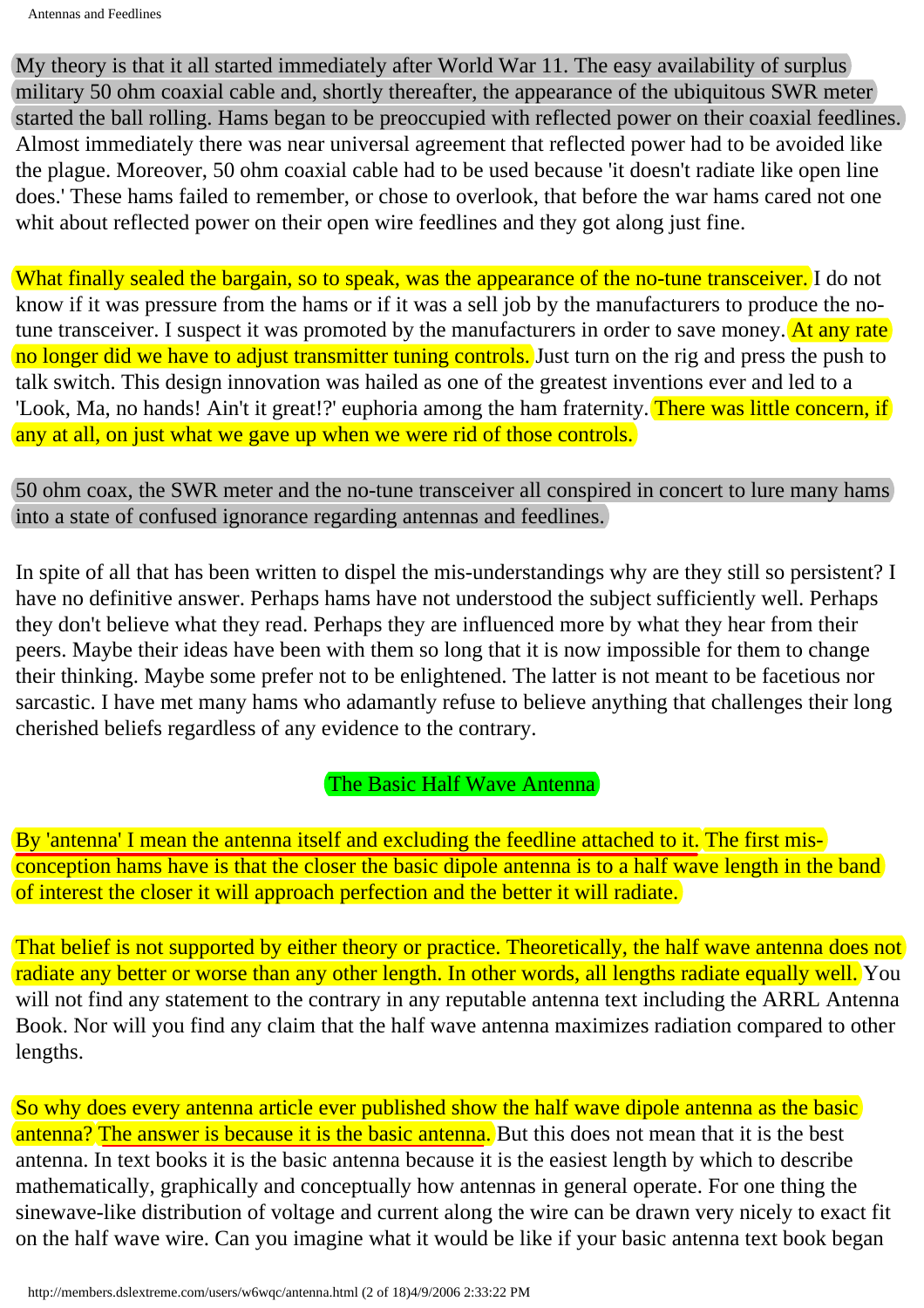by describing a 37/64 or an 9/17 wavelength antenna? It can be done but the drawings and the mathematics would really be messy using such odd lengths. But a half wavelength....well, how elemental can you get?

But why is almost every real world antenna a half wave length long? Now we've come to the crux of the matter. The answer is because, in the practical world, the no-tune transmitter wants to see 50 ohms and the coax cable wants to see 50 ohms and the half wave dipole impedance can be made close to 50 ohms. Everything comes out closely matched and everybody is reasonably happy. It is the half wave length antenna that makes all of this possible. This convenient accommodation to the demands of the transmitter, however, says nothing about the radiating efficiency of the antenna itself. Nor does it make this antenna length the best radiator. The ONLY thing it says is that this length makes the SWR low at the transmitter. SWR describes a condition on the feedline. SWR says nothing about the radiating qualities of an antenna.

That a low SWR does not validate a good antenna is easily demonstrated. Consider a 50 ohm resistor terminating your feedline. The SWR is a perfect 1:1 but would you use that resistor as your antenna?

So what's wrong with using a half wave length antenna for a low SWR, you ask. Nothing and everything. Nothing' is wrong because it is a perfectly workable system. Everything' about it is wrong because you un-necessarily impose severe limits on your station operation. A single wire resonant dipole is a high Q device. It is resonant at only one frequency. It presents a 50 ohm termination to the feedline at that one frequency. At every other frequency the resistance at the feedpoint changes. In addition, reactance is introduced and begins to increase. The resistance can be higher or lower and the reactance can be capacitive or inductive. The values depend upon whether the frequency is higher or lower than the resonant frequency. These changes in antenna impedance cause the feedline SWR to increase as you move away in frequency. Our coveted no-tune transmitters do not like that. As a consequence hams using such an antenna restrict their operation to a relatively narrow range of frequencies in the one band where the antenna is resonant. It is important to understand that they operate this narrow band of frequencies not because the antenna works better there but because their transmitters do not allow them to work other frequencies.

The alternative, the details of which are the subject of these notes, is the use of a dipole antenna, not necessarily trimmed to resonance, that is used on ALL bands and ALL frequencies without regard to feedline SWR.

I do not mean to imply that a resonant antenna length and a low feedline SWR do not provide optimum performance. What I mean is that a non resonant antenna length and a feedline operating with a finite SWR can provide just as good performance. Why then should we bother investigating these two phenomena if a resonant length with low SWR is sufficient to attain optimum antenna performance? The answer to this question is that knowing a few simple facts about how an antenna works will enable us to achieve optimum performance over a much wider range of frequencies than we otherwise allow ourselves.

Theoretically, the ideal free space resonant dipole feedpoint resistance is not 50 ohms but closer to 70 ohms. Well, if you want to be super accurate it is a theoretical 73 ohms. The actual resistance is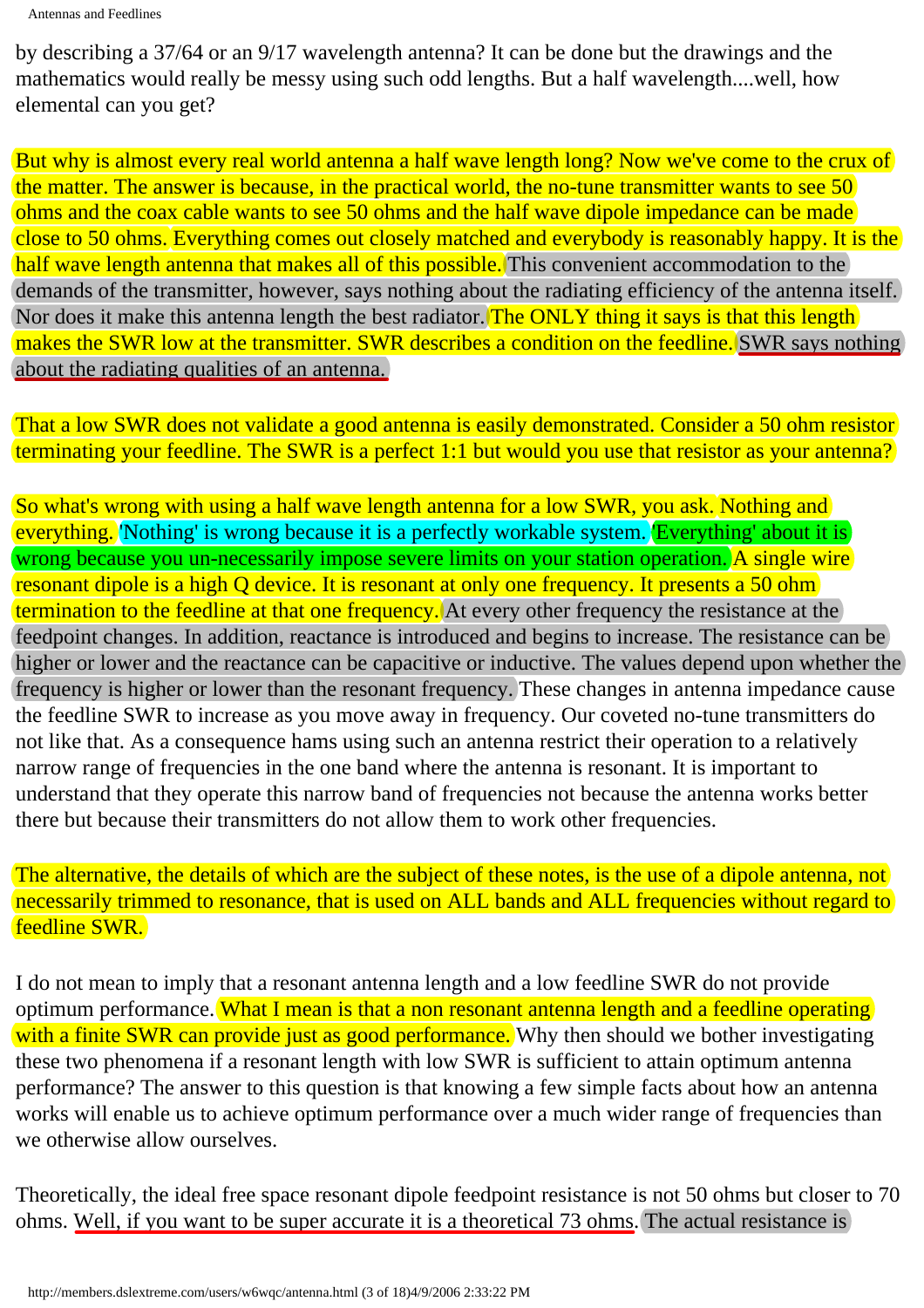determined by the height above ground and loss due to the antenna surroundings. The reason many dipoles measure closer to 50 ohms is on account of loss. Many hams are either unaware of this loss or choose to ignore it because they are primarily concerned with achieving an impedance that is close to 50 ohms. In essence, they have prioritized a low SWR over antenna system radiating efficiency. I have always thought it strange that they welcome loss, albeit perhaps inadvertently, for the sole purpose of making their SWR meter read lower. Or didn't you know that introducing loss in the antenna and/or feedline makes your SWR meter read lower? This is choosing a low SWR for the wrong reason. And it is counterproductive thinking.

Many hams happily announce that their antenna is broadband. They enthusiastically boast that they can go from one end of the band to the other and their low SWR hardly changes. What has happened is that they have somehow introduced loss somewhere. Loss in the antenna/feedline has lowered the  $Q$ , caused the SWR to decrease, and broadened the antenna  $\frac{1}{2}$  all at the cost of radiating efficiency.

When hams put up a dipole and the SWR is not as low as they would like it to be they immediately begin to fiddle with it. They shorten/lengthen the ends, droop the ends, raise/lower it, lengthen/ shorten the feedline, change the feedline, change the orientation and who knows what else in order to get the SWR down to 1:1. Fiddling with it introduces loss and perhaps gets the SWR down to 1:1, or close to it. And that makes these hams happy.

What all of this boils down to is that they sacrifice antenna system efficiency in order to satisfy the demands made by the no-tune transmitter. This is going about the problem the wrong way around.) They have the thing all backwards. The better way to go is to prioritize antenna efficiency and then go about doing what is necessary to make the no-tune transmitter conform to the antenna specifications.

We now come to a point that should be emphasized. The better (lower loss) the dipole the more restricted the frequency range over which it will operate with a low SWR. So, if your SWR changes rapidly with a relatively small change in operating frequency be thankful, you have a good but, alas, also a restrictive antenna system If you are willing to put up with that restriction, fine. But you don't have to. Let's continue.

## A Simple Experiment

One of the main reasons, if not the main reason, given by hams who advocate the use of a half wave length wire is that the current in it is maximum by virtue of it's resonant length. Maximum compared to what? Maximum compared to all other non-resonant lengths. And everybody knows that the more current in the wire the better the radiation. This claim is both true and untrue.

It is true that the greater the current in a given antenna the greater the radiation. It is not true that the half wave wire has the maximum current compared to other lengths. Before you accuse me of blasphemy consider the following. Let's try a simple experiment. Assume a resonant wire and assume that it has a feedpoint impedance of 50 ohms resistive. Now apply 100 watts of RF to it. From elementary ohm's law current is equal to the square root of the power divided by the resistance. In our example, the power divided by the resistance (100 watts divided by 50 ohms) equals 2. The square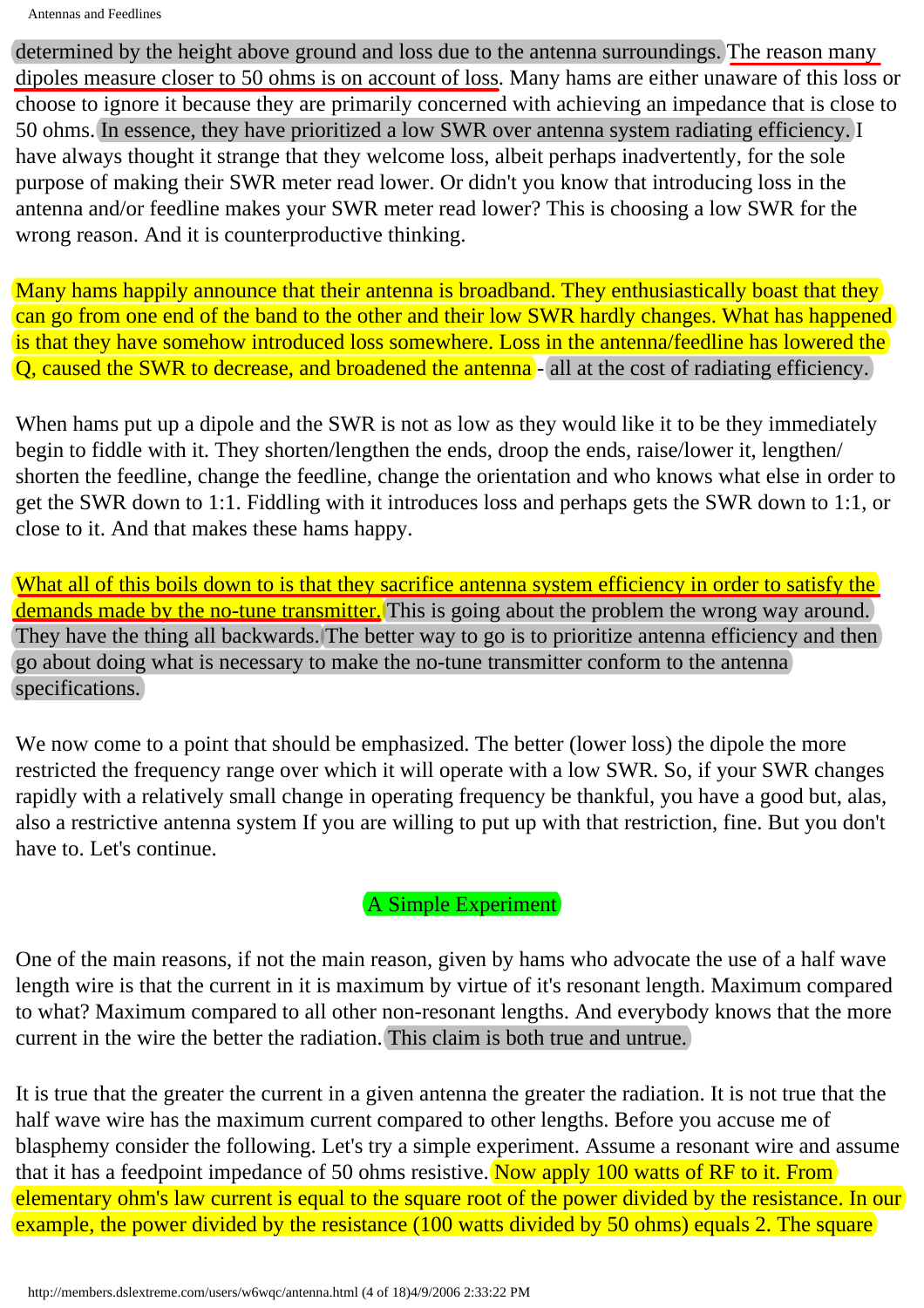root of 2 is 1.4. Thus the current in the half wave resonant antenna is 1.4 amps. That's simple enough.

If we believe the 'maximum current' proponents, any other length will result in a lower current. Let's see if this is true.

Let us now lop off some wire from each end of our halfwave antenna in order to shorten it. The feedpoint impedance will no longer be 50 ohms. It will change to a lower value. Let us say that we have cut off enough wire to lower the feedpoint impedance to 25 ohms. Now feed the same 100 watts to the antenna. We can calculate the current as we did before. This time the current will be the square root of 100 watts divided by 25 ohms which is 4. The square root of 4 is 2. The current in the short non resonant wire is 2 amps. 2 amps is greater, not less than, 1.4 amps. The half wave wire does not have the maximum current. The short non resonant length antenna has more current! How will both antennas radiate? Everything else being equal, exactly the same!

But wait! But wait! I hear you saying that you cannot put 100 watts into a non resonant antenna and that there will be reflection on the feedline. Objection over-ruled. A simple matching network at the antenna to transform the 25 ohm radiation resistance to 50 ohms will take care of that problem. The feedline is terminated in 50 ohms and so there will be no reflection on it. Furthermore, since there is no reflection on the feedline because it is terminated in it's characteristic impedance it necessarily follows that all of the 100 watts will be transferred forward, But let's not get sidetracked from what I am attempting to describe - that contrary to popular opinion the current in the half wavelength antenna is not larger than that flowing in the short non resonant antenna. The half wave antenna does NOT have more current in it because it is resonant.

Before we leave the experiment we just conducted let's look at one additional example. If we were to lengthen the resonant antenna the feedpoint impedance would increase and we would calculate less current than that which flows in either the short antenna or the half wave one. Once again the 'maximum current' proponents will have us believe that we should expect less radiation.

This time let's lengthen the antenna so that each leg is now .64 wavelengths long. This, without doubt, is a non resonant overall length. The antenna is too long. The feedpoint impedance will be about 126 ohms and the current will be a measly .9 amps. Is this antenna an inferior radiator? By no means. It is called a double extended zepp antenna and it is a 3 dB better radiator than the half wave resonant antenna. So much for the superiority of the half wave antenna over every other length by virtue of it's being resonant.

In view of the extreme simplicity of the foregoing mental experiments many hams steadfastly refuse to believe what is so easily demonstrated and measured. This is perhaps the most baffling aspect of this whole subject regarding antenna operation - this stubborn refusal to accept mathematical proof as well as the results of simple and straightforward measurement.

Let's continue as we examine a random length non resonant wire in greater detail.

The Random Length Antenna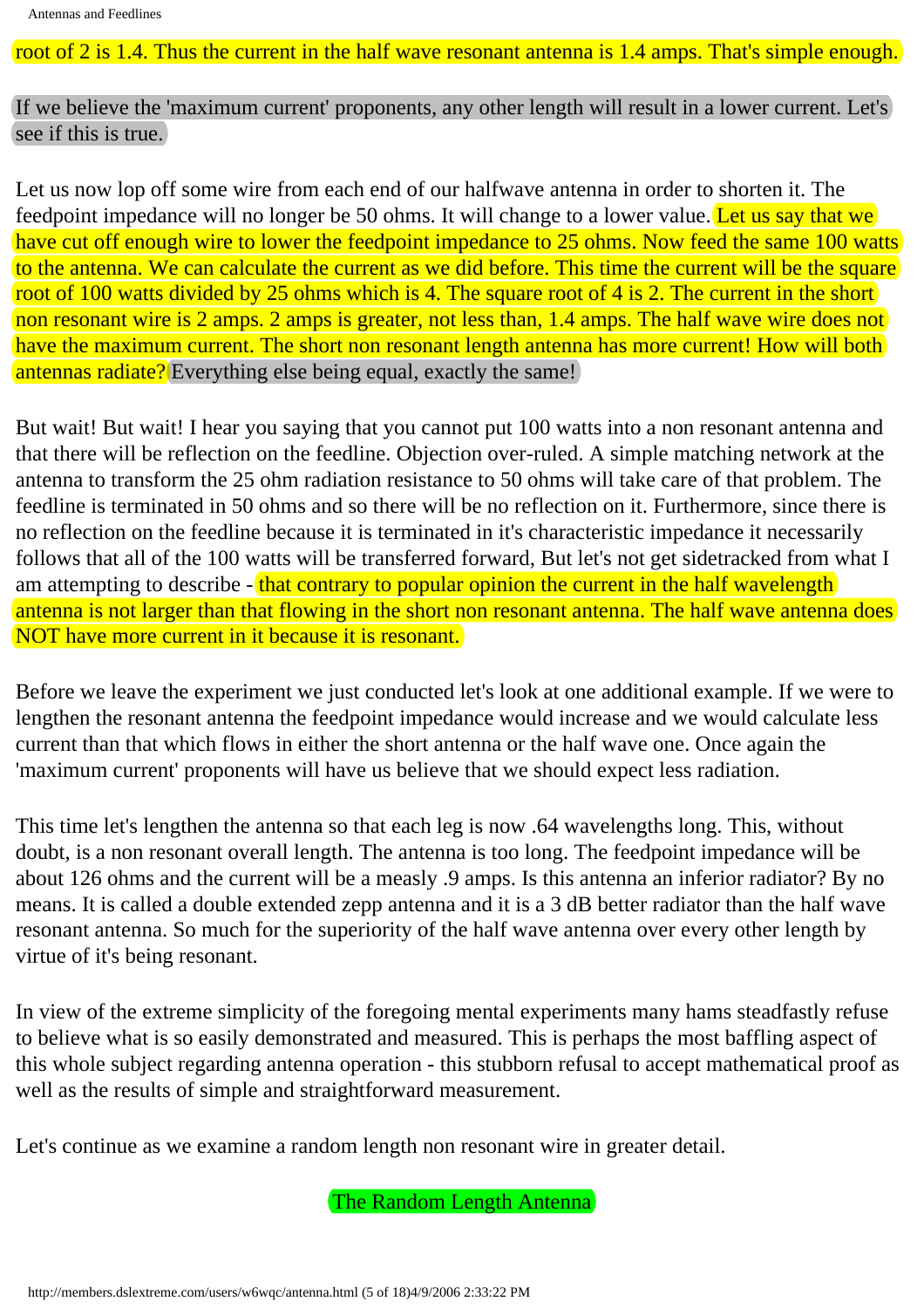I stated that theoretically any length wire is just as good a radiator as the resonant half wave long dipole. If this is so, why are random length antennas not normally used? The answer is again the demands made by the no-tune transmitter. A random length dipole does not have a feedpoint resistance near 50 ohms which is the load impedance that no-tune transmitters want to see when connected to their coaxial feedline.

If the dipole length is longer than the resonant length, the resistance component of the feedpoint impedance increases. If the length is shorter than the resonant length the resistance decreases. In addition, the random length feedpoint impedance will acquire a reactive component as well. The notune transmitter connected to a coaxial feedline does not like that. It either throttles back the power output or shuts it down completely. But note that this is the result of the transmitter being unable to work into an impedance other than 50 ohms and not a result of faulty or irregular antenna operation.

Before we leave the random length wire we need to consider another aspect of this type of antenna. The question is bound to be asked. If a wire of random length radiates equally well does this mean that we can use a 1 foot antenna on 160 meters? The answer may surprise you. Theoretically, a 1 foot antenna located in free space can provide very reasonable operation on 160 meters. In the practical world it is another matter altogether.

The problem is feedpoint impedance compared to the loss in the material out of which the antenna is made. In such a short antenna the radiation resistance is extremely small - an exceedingly small fraction of one ohm. The total feedpoint impedance is made up of this radiation resistance plus the ohmic and skin effect resistance in the metallic material and additional loss due to the surroundings in which the antenna is installed. In a very short wire, the radiation resistance is so small compared to the total loss resistance that whatever loss resistance is present constitutes a very large percentage of the total impedance. In this case, an overwhelming percentage of the RF power fed to the antenna is wasted in the loss resistance and only a very tiny percentage is left over to actually radiate into space. The result is, in the practical world, a very inefficient radiator.

The foregoing implies that there is a practical limit on how small we can make an antenna and still obtain reasonable radiating efficiency. More on this later.

The No-Tune Transmitter

There is nothing magic about the 50 ohm impedance that our no-tune transmitters want to see. The designers could just as well have chosen some other value. In the past, variable tuning controls allowed our transmitters to work into other values of impedance. But our transmitters do not provide us that luxury anymore. We are stuck with 50 ohms. What all of this means is that if the transmitter were somehow able to once again work into other impedance values we could use random length wires as antennas. The random length wire would radiate with an efficiency equal to the resonant length wire. The implication in this statement is that a shortened or non resonant antenna such as a  $40$ dipole used on 75 meters would operate with high efficiency. We would also free ourselves from being preoccupied with pruning the antenna. There would be no need to do so. Just string up a wire in whatever space is available and be done with it.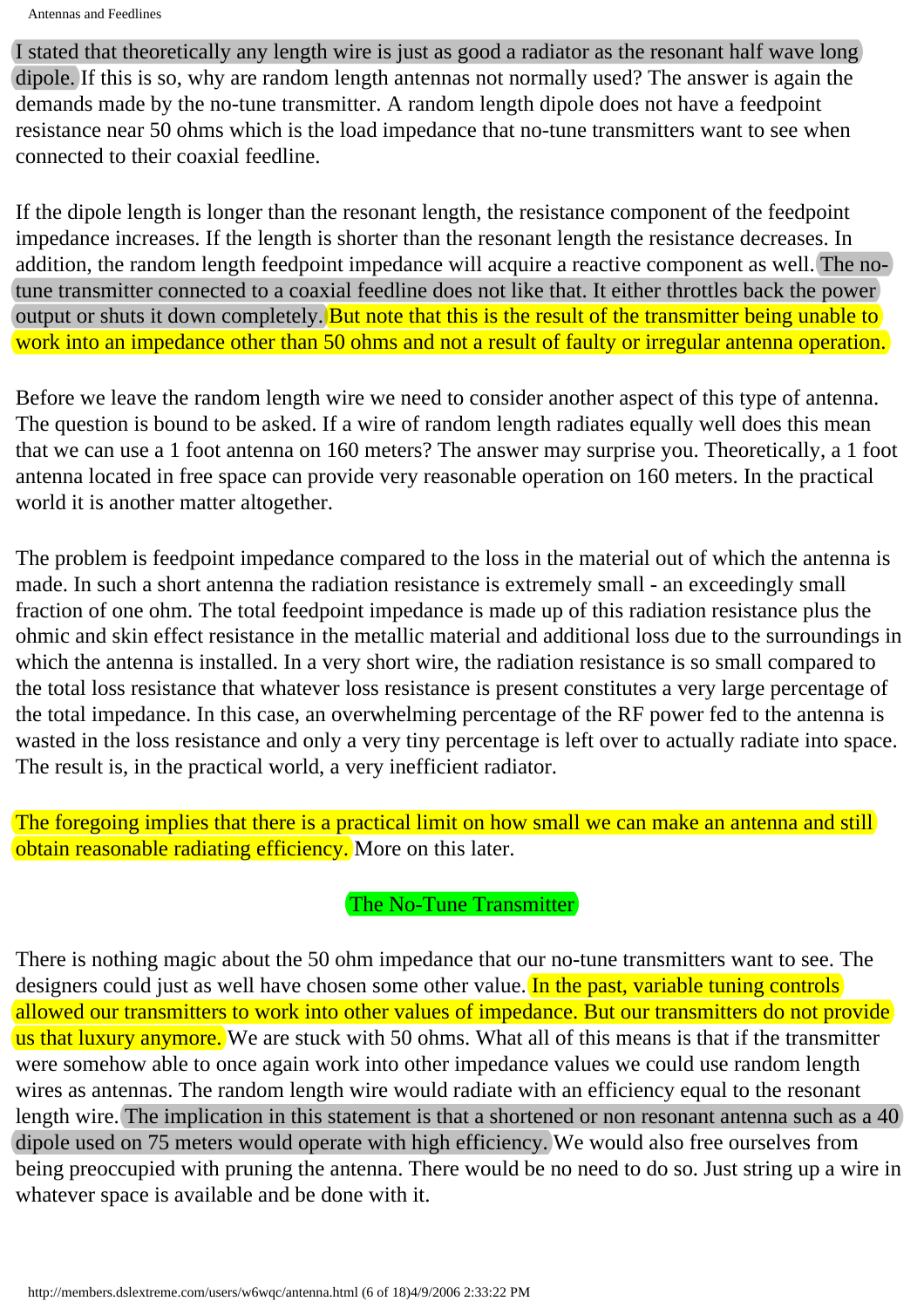```
Antennas and Feedlines
```
Another and equally important implication in the statement is that the ham operator would no longer be restricted to operation over a relatively narrow frequency span but could utilize the antenna over the entire band.

If only we could make the transmitter cooperate! If we could do that it would be a great increase in our station operating flexibility don't you think?

Think again about what this means. If we succeed in somehow 'coaxing' or 'fooling' or adjusting the transmitter into working with any antenna feedpoint impedance then not only could we use a regular half wave antenna on the next lower frequency bands but also on all of the higher frequency bands as well. Thus a 40 meter dipole would work with high efficiency in the 75 meter band and on all of the bands up to 30 megahertz. And if we do not have the room for even a half wave antenna on any amateur HF band we can still use a non resonant random length on all bands with equal results.

The alternative is that since most of us have room for a 40 meter dipole but do not have room for a 75 meter dipole we don't operate 75 meters. We also do not operate 20 meters because the antenna won't load up there. The result is that our operation is very restricted. I do not see how there can be any question but that the first alternative is the preferable one.

# The Fix

 $(finally)$ 

The fix is absurdly simple. It is based on an approximately 80 year old technique. It is called an antenna tuner.

At this point 7 out of 10 hams will refuse to read any further. Goodby 70 percenters and thanks for sticking around this long.

As for you remaining 30 percenters, let's continue as we explore this mysterious and hated gadget. Yes, hated. Most hams despise tuners. That's why 70 percent just left us. They will have nothing to do with them. And, as I implied in the previous paragraph, they do not even wish to understand them. Why is this?

There are several reasons given why hams reject tuners. Here are the two more commonly offered. They are lossy and they are a pain in the neck to use.

Of course some tuners are lossy. But tuners are not inherently lossy. Manufacturing considerations have caused some tuners to be lossy. A perfect tuner is completely loss less. A nearly perfect tuner is nearly loss less. A lousy tuner has significant loss. But is this not true of everything in this world? Why should it be any different with tuners?

The claim that they are a pain in the neck to use is a curious one. What this usually means is that they require constant adjustment as you QSY up and down the band. A properly adjusted tuner will always present a perfect 1:1 swr to the transmitter. This is in spite of the fact that I often hears hams saying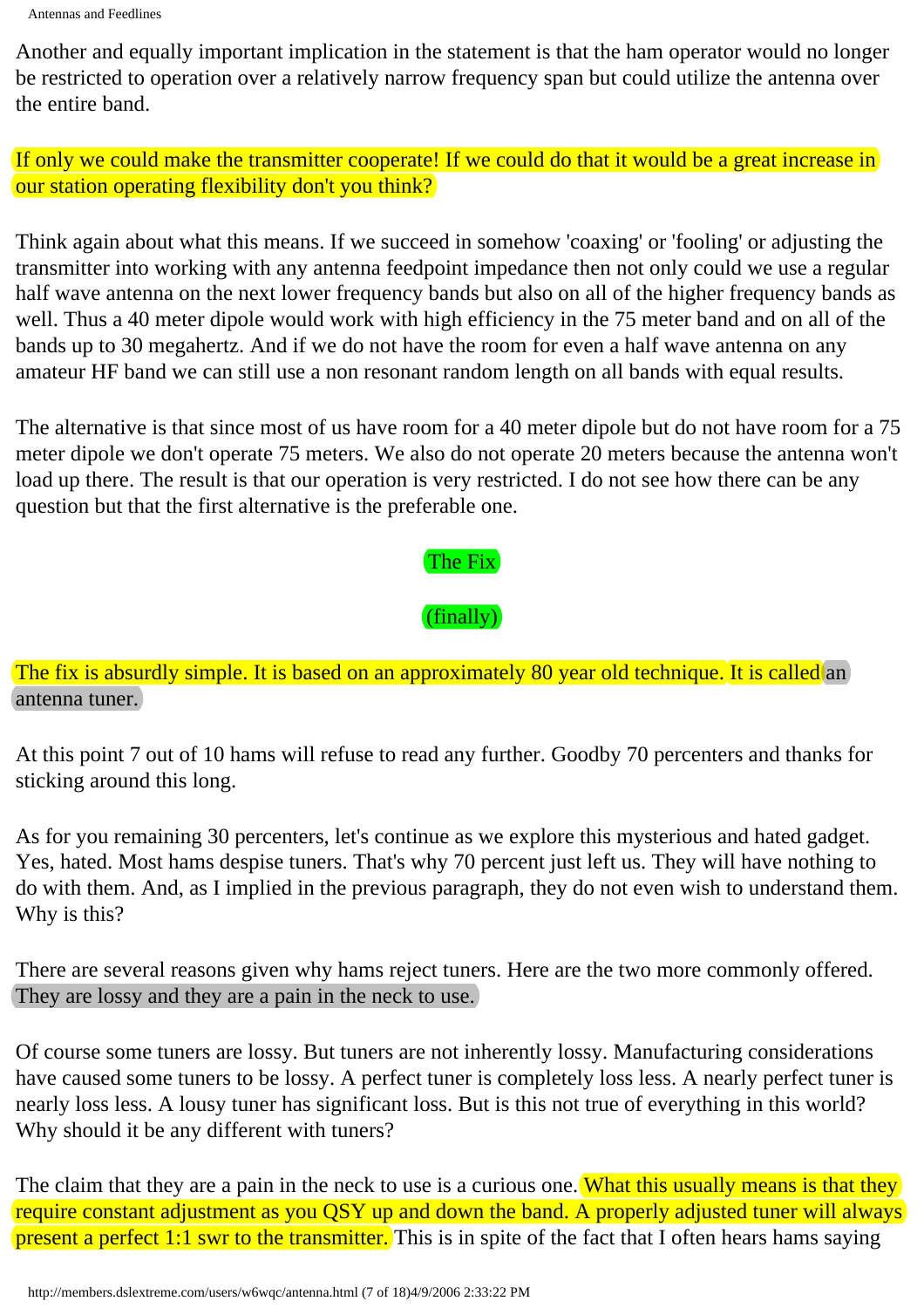```
Antennas and Feedlines
```
that they can get the swr down to, say, 1.5:1 by adjusting their tuner. Something is wrong if that is the best they can do and suggests that they do not know how to properly adjust them or the tuner is deficient in some respect.

A properly adjusted tuner can provide a near perfect 50 ohm load to the transmitter over a very considerable frequency span. Besides, it is not necessary to continually adjust the tuner. If you QSY a) sufficient amount to cause the SWR to increase to as much as, say, 2.5:1 you will gain nothing by readjusting the tuner to an SWR of 1:1. So all told is this too great an inconvenience compared to the benefits gained?

Before you hasten to answer consider again what the trade offs are. We are talking about being able to operate on every band and on every frequency with a single moderate length wire versus operation on one band and over a narrowly restricted frequency span within that one band. If this is not sufficient incentive to stick with me then join the 70 percent that left a while ago. Go do something else. What follows won't gain you anything.

I said that reducing SWR from 2.5:1 to an SWR of 1:1 won't gain you anything. That's not exactly true. There is a difference. How much of a difference? let's find out.

The difference is 0.7 dB. This represents less than one eighth of an S unit. Look at the S meter on your rig. How far apart are the S meter markings? I bet that they are about 1/4 inch or so. Mentally divide the distance between two S units into 8 parts. The difference in signal strength is one of those marks. Yet many hams worry themselves sick over an SWR reading of 2.5:1.

S meters should read 6 dB per S unit. Most will read about 3 or 4 dB or thereabouts. Yes, this applies to that multi kilobuck beauty sitting on your desk - 'tis sad but true. Moreover, it will be a variable over the scale. Since that is the case in the real world, make that two divisions in the example described above. So it's two divisions instead of one. Big deal.

Finally, once again, a correctly adjusted tuner will always present a perfect 1:1 SWR to the transmitter. An inability to do this indicates a defective and/or a mis-adjusted tuner.

More on Tuners

A tuner is an impedance transforming device. It transforms the impedance presented to it at the station end of the antenna feedline to the impedance the transmitter is designed to work into - almost universally 50 ohms resistive. The tuner transforms the impedance at the end of the feedline to 50 ohms in order to make the transmitter happy. Later on we shall explore in a little more detail the impedances seen at the input end of a transmission line. The no-tune transmitters we use nowadays do not provide variable tuning and loading controls. Do you know what function these two controls accomplished in the past? They are nothing more than an antenna impedance transforming network. In other words, an antenna tuner! When we gleefully got rid of these controls we not only threw the baby out with the bathwater, we threw the tub out as well. In a very real sense, then, we are simply putting back the amplifier tuning controls we rejected when we embraced the no-tune transmitter.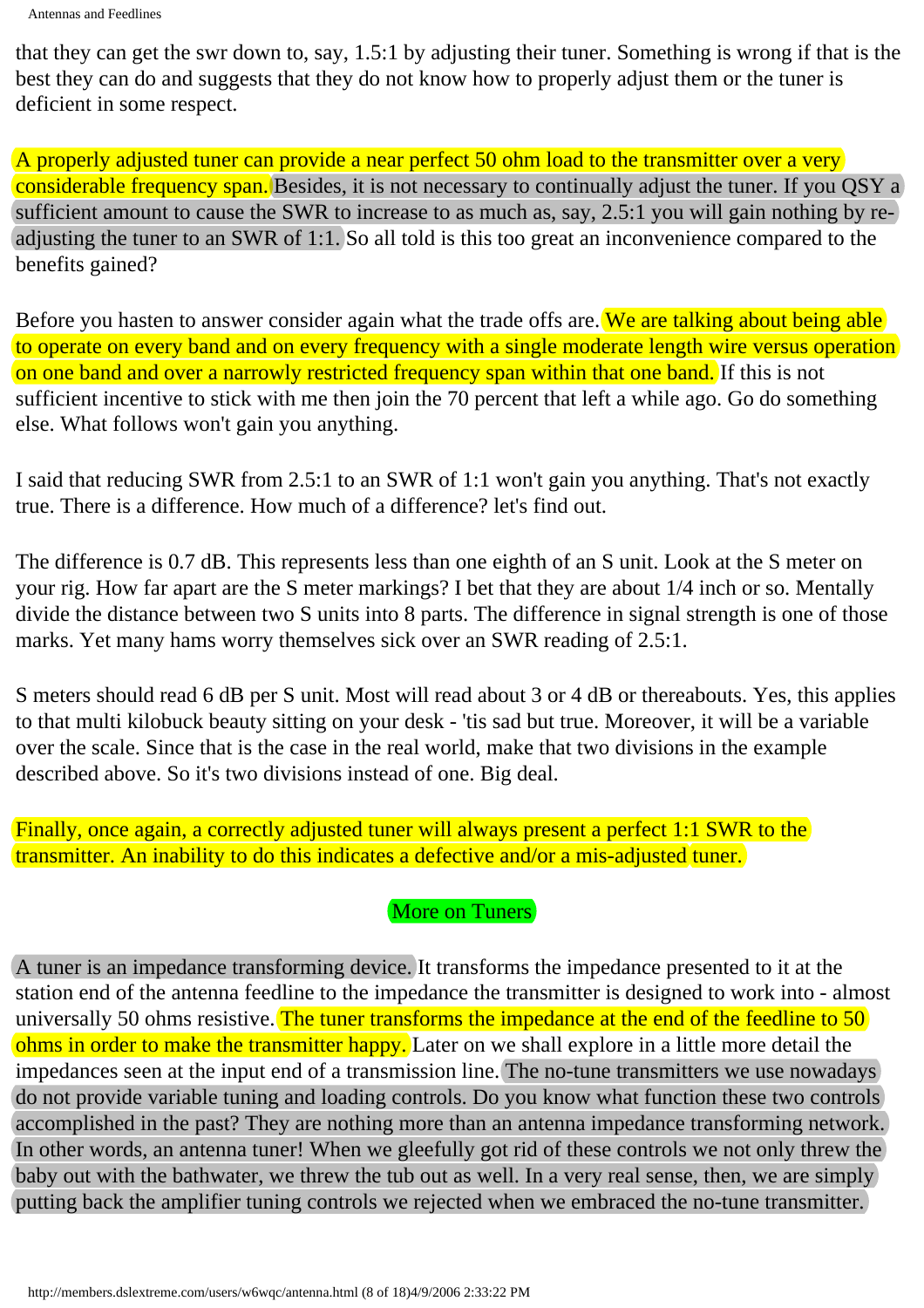Look at the schematic of your modern no-tune transmitter power amplifier output circuit. See all of those capacitors and coils between the transistor collectors and the coaxial antenna connector? You know what that is? In addition to providing a filtering function it's an antenna tuner. It transforms a load of 50 ohms to the load value the output transistor collectors want to see - typically less than one ohm in a 100 watt transmitter. So all tuner haters paid big buck to buy rigs that come with build-in antenna tuners. How about that. The problem is that these networks only function at one impedance value - 50 ohms. There is no adjustment to make the transmitter work with other values.

Well designed tuners utilize only two electronic components - capacitors and inductors. Capacitors are so good that they do not contribute any significant loss in the circuit. In other words they have very high Q. Capacitor Q is much larger than the Q exhibited by coils.

Unfortunately, we cannot make coils as good as we can make capacitors. Their Q is lower. Coil Q is what determines loss in a tuner. Given the truth of that statement, we need to use the highest Q coils we can manage in order to keep tuner loss low. This means physically large coils in physically large enclosures. With moderate care in manufacture and assembly into the tuner, coils can be constructed with Q values in the 400 to 800 range. This is entirely more than adequate and will insure a low loss tuner when used with any reasonable antenna impedance likely to be encountered in the typical ham installation.

Despite their high Q, hams don't like large coils. It's the old 'I don't want a tuner that's three times bigger than my rig' syndrome.

So what does the average ham, those who use tuners anyway, settle for? One of those tiny automatic tuners! Have you every taken the cover off one of those things and looked inside? What a gosh awful mess of teensy tiny parts all jammed together! What do you suppose is the Q of those coils? And is it not curious that many of the hams that hate tuners nevertheless crave the automatic ones? I could never figure that one out. But here, once again, we find hams sacrificing efficiency for expediency. Remember the 'look, Ma, no hands' syndrome?

A single capacitor and a single coil can transform, or match, any impedance to any other impedance. So a tuner need not be a complicated gizmo component-wise and circuit-wise

Whatever inherent loss there is in a tuner is a variable quantity. A given tuner may show detectable loss when operating into certain values of load impedances and no detectable loss when operating into other load impedances. The loss is not a constant across-the-board parameter. So far in our discussion we haven't really looked closely at the feedline. What about the feedline? How does it fit into the equation?

The Feedline

Everybody knows that the feedline is required to convey RF power from the transmitter to the antenna. For this mundane purpose everybody loves 50 ohm coaxial cable.

Mundane purpose? Hardly. Let's take a closer look at feedlines. Feedlines at the lengths found in a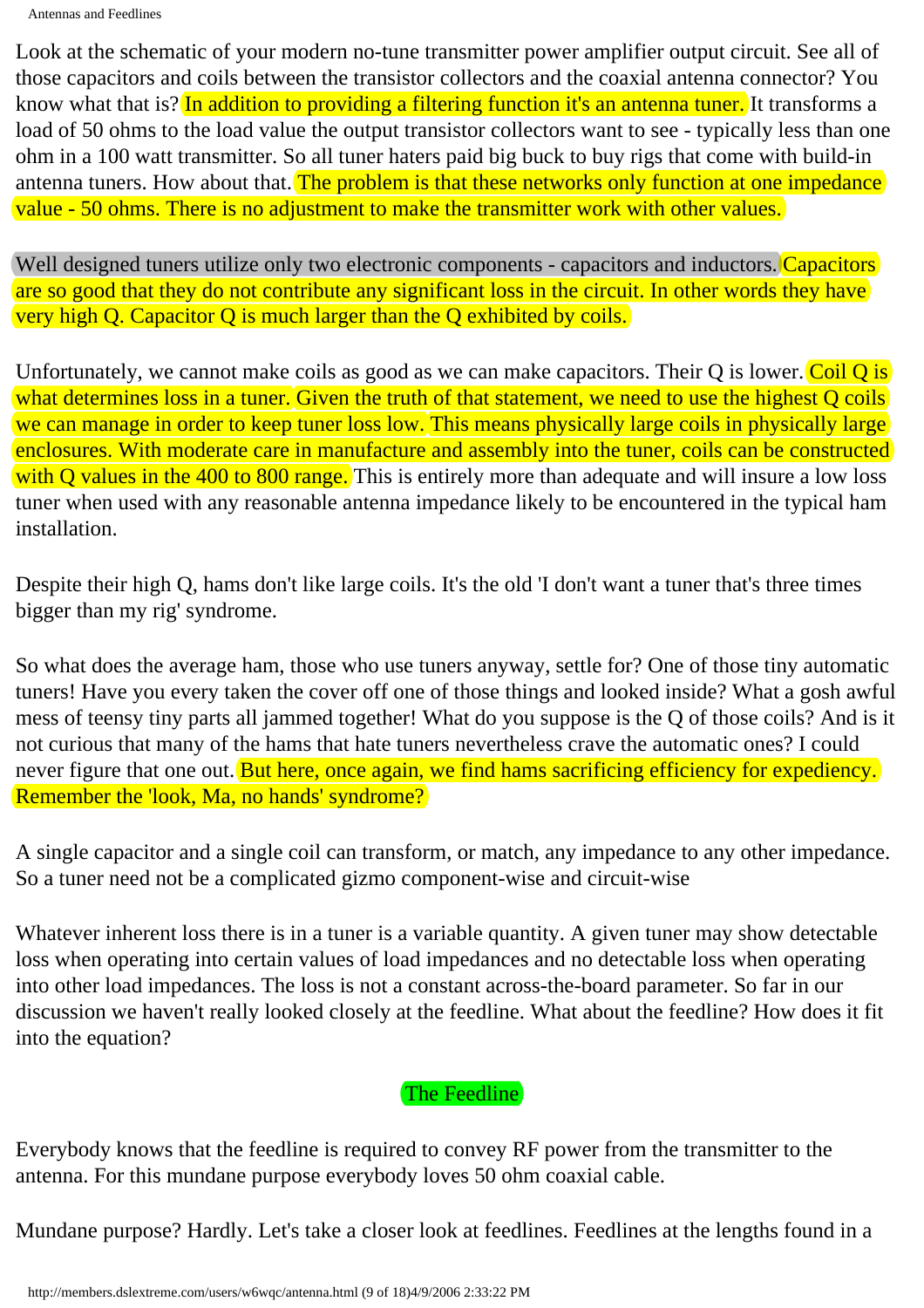Antennas and Feedlines

typical ham installation, in addition to acting as conveyors of RF energy, act as transformers. They can't help it and they have to do it. This is neither a desirable nor a non desirable condition . It just is and so we have to account for it.

Feedlines terminated in their characteristic impedance, and lengths that are multiples of an exact half wave length, act as 1 to 1 transformers. They do not change the terminating impedance into something else. But when any other length line is not terminated in it's characteristic impedance they change the impedance into something else at the transmitter end. The value of that 'something else' is a function of antenna impedance, line loss, and the length and characteristic impedance of the feedline. It is this transformed impedance, not the antenna impedance, that tuners transform to 50. ohms to make transmitters happy.

Contrary to popular belief, an open wire feedline even if operating with a very large SWR will not radiate if installed correctly. Furthermore, also contrary to popular belief, coaxial lines can radiate even when used with a balun unless the entire antenna system is absolutely symmetrical in every respect not only to itself but to all surrounding objects as well - a situation hardly ever satisfied in actual practice. I doubt if even as few as one in a million amateur antennas meet this criteria. In other words 999,999 antennas out of a million amateur antennas that use coaxial feedlines that radiate to some extent!

Since nothing is perfect in this world, all feedlines are lossy. Some lines are more lossy than others. Open wire lines are the least lossy. I'm not talking about ladder or window line. I mean real open wire line. Ladder line is lossier. Coaxial cable is lossier still. RG-59 is lossier than RG-8, and so on. It should be obvious that we want to use the lowest loss line we can manage.

It is next to impossible to make open wire line with a characteristic impedance of 50 ohms or even 70 ohms. Typically, open wire line has a characteristic impedance in the range 300 to 600 ohms. When we use one antenna on all HF bands, the radiation impedance at the feedpoint is going to vary all over the place. On some bands it will be low and on some bands it will be high. In addition, depending on the length of the wire and the frequency, reactance will be present as well as resistance. This means that when we attach a 600 ohm line to the antenna the SWR on it will also vary wildly all over the place. It is not uncommon to measure SWR ratios as high as several hundred or even several thousand to one under these conditions.

Great Scott!!! Several hundred to one??? How can such a system possibly work? All of the power will be REFLECTED!!!

And so it will. Many hams are not clear on what happens to reflected power yet they are absolutely certain that they want no part of it. Theory, practice and measurement show that all reflected power is re-reflected at the tuner and it gets sent back up to the antenna where it is radiated into space. Surprise!

It works this way, RF is dumb. It has no intelligence. It has no mind of it's own. It acts the way the laws of physics describe. Reflected power is a result of an impedance mismatch. When reflected power travels back down the line, it meets a mismatch at the tuner. The mismatch will be either a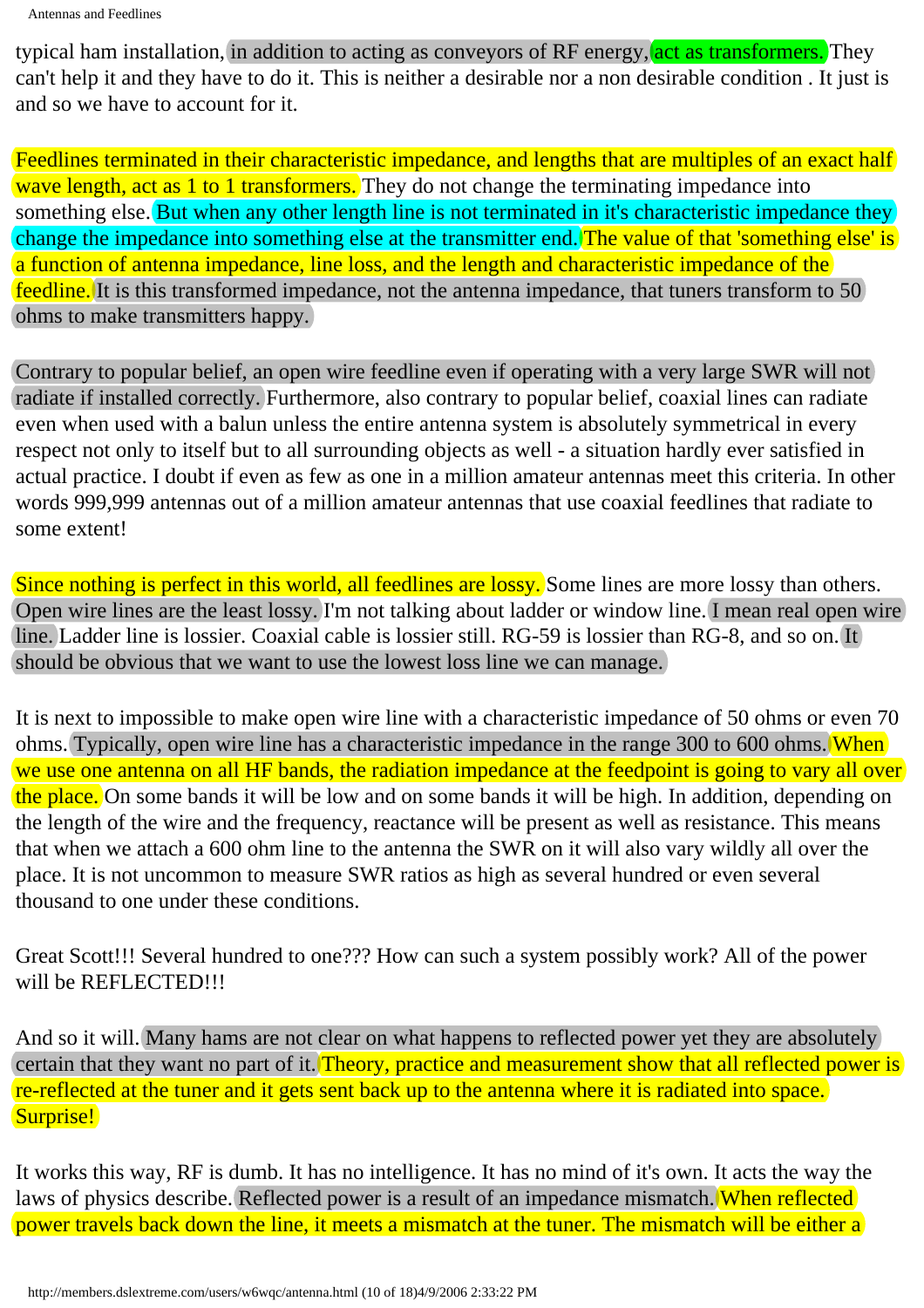virtual open or a short circuit depending. This is a perfect impedance mismatch and so all of the RF, following the rules of physics, is reflected and travels back up toward the antenna. In other words, the RF doesn't differentiate between an impedance mismatch at the antenna and an impedance mismatch at the tuner. RF, being dumb, has no concept of traveling left or right nor up and down on a feedline. Power undergoes reflection at both points because it sees an impedance mismatch at both points. Period.

### Another Experiment

Not convinced? OK. Let's do an experiment. Assume a 100 watt transmitter connected to a length of 50 ohm coaxial cable. The length does not matter. It can be 32 feet, 48 feet, 89 feet - it doesn't matter. Assume a second piece of 50 ohm coaxial cable connected between the far end of the first cable and an ideal dipole antenna cut for 7 megahertz. An ideal and perfect dipole will have a feedpoint resistance of 70 ohms (73 ohms actually but let's not quibble) plus a reactive component of 40 ohms inductive reactance. Make the length of this second piece of cable exactly 14.72 feet. Why this length? Because this length of coax will transform the antenna feedpoint impedance of 70 ohms resitive and 40 ohms capacitive, to a 50 ohm resistance. Unfortunately, in addition to this 50 ohms of resistance, there will also be a capacitive reactance of 38 ohms at the junction of the two pieces of cable. Let's immediately get rid of that pesky reactance by connecting a coil at the junction to tune it out. Phtt! Its gone.

What have we got left? Our first piece of cable is now terminated in a pure 50 ohm resistance. This means that there will be no power reflected from the junction. The second piece of cable, however, will have power reflection on it because it is not terminated in it's characteristic impedance by the antenna.

The SWR meter in the rig will indicate a perfect 1:1 SWR because the first piece of cable has no reflected power on it. However, power reflected by the antenna will flow down the second piece of cable toward the junction. The power does not pass through the junction. The SWR meter in the rig confirms this. So what happens to the reflected power when it reaches the junction?

Stop here for a moment and ponder that last question. What do you think happens? Ready to go on? OK, let's do so.

Energy can exist only in certain forms. It can be transformed into and exist as electrical energy, mechanical energy, chemical energy, light energy, heat, radiation and maybe others.

If we are to believe that power causes some strange effect when reflected back toward a transmitter then we would expect to see something similarly strange occurring at the junction. But if you put your hand at the junction you will not feel heat. The junction does not jump around indicating mechanical energy. If you hold a bucket under the junction you will not see any chemical substance condensing or dripping into it. If you look up at the junction at night you will not see light emanating from it. If you bring a receiving antenna close to the junction you will not detect radiation from it. It remains electrical energy and is not changed into something else. Furthermore, it does not accumulate at the junction. If it did we would, with the passage of time, see a tremendous amount of power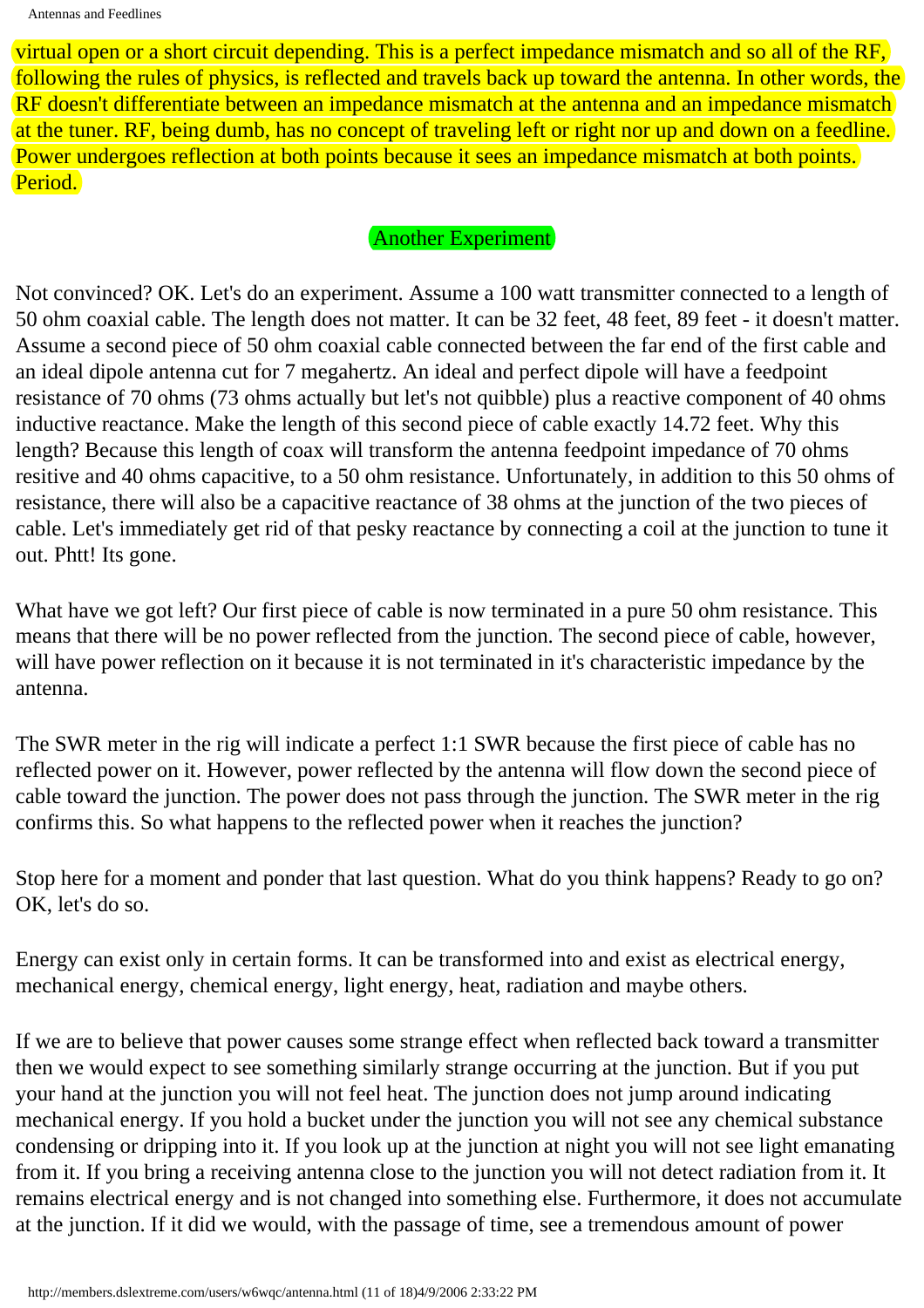```
Antennas and Feedlines
```
continually piling up at the junction. This, of course, is absurd.

What happens to the power? It is reflected at the junction and goes back up to the antenna just as I said before. Theory and measurement confirm this.

## A Closer Look at Reflection

Let's look at this amazing phenomena of reflection a little closer. The events concerning reflection can probably be most easily described in the following manner. Let's say 100 watts is supplied by the transmitter and travels up toward the antenna and the impedance mismatch is such that 10 watts gets reflected. This means that 90 watts is radiated. The ten reflected watts constitutes a ten percent reflection due to the antenna mismatch. The reflected ten watts reaches the tuner and sees the perfect mismatch. Consequently all of it gets reflected back up toward the antenna. The ten watts reaches the antenna and 1 watt gets reflected back down the feedline: our ten percent reflection remember? The leftover 9 watts adds in phase to the 90 watts being radiated and the total radiation is now 99 watts. The 1 watt that is reflected sees the mismatch at the tuner. This 1 watt is reflected and reaches the antenna and .1 watt gets reflected due to the ten percent reflection. The remaining .9 watts adds to the 99 watts and now 99.9 watts gets radiated. This process continues, rapidly reaches the steady state and all of the power ends up being radiated continuously. Isn't that totally Cool?

But most hams do not use tuners. What happens to their reflected power? The reflected power acts on the output circuit of the transmitter to reduce the power output. It is reduced by the amount of reflection. That's all. In this case it does NOT get re-reflected back up toward the antenna where it can radiate into space. The result is that less power gets radiated. The reflected power does NOT cause heating or any other nasty effect in the transmitter other than to reduce the amount of available power. Hams who will not use tuners actually prefer, by implication, and perhaps unknowlingly, this mode of reduced power operation.

I should explain that since reflected power does not cause any harmful effect in the transmitter then why do they throttle back? The answer is that the reflected impedance (reflected voltage divided by reflected current) into the transmitter causes the operating current or voltage to increase beyond the design limits established for the final power amplifier transistors and associated components. It is the change in impedance - NOT the reflected power as such - that causes the throttle back effect in order to protect the transistors by preventing their being subjected to voltage and/or current values beyond their rated specifications.

There is another very simple experiment that many hams, even if witnessing it, would refuse to believe. If two 100 watt transmitters, one connected to a half wave resonant antenna through a perfectly flat coaxial line and the other connected to a non resonant antenna through a tuner and a 600 ohm line with an SWR of, say, 400 to 1, a distant receiver or field strength meter would see the same signal strength from these two transmitters.

Before we leave the subject of these fascinating devices I want to point out that power traveling from left to right through a tuner passes from the input to the output with no trouble along the way. However, power trying to pass through the tuner from right to left in the opposite direction gets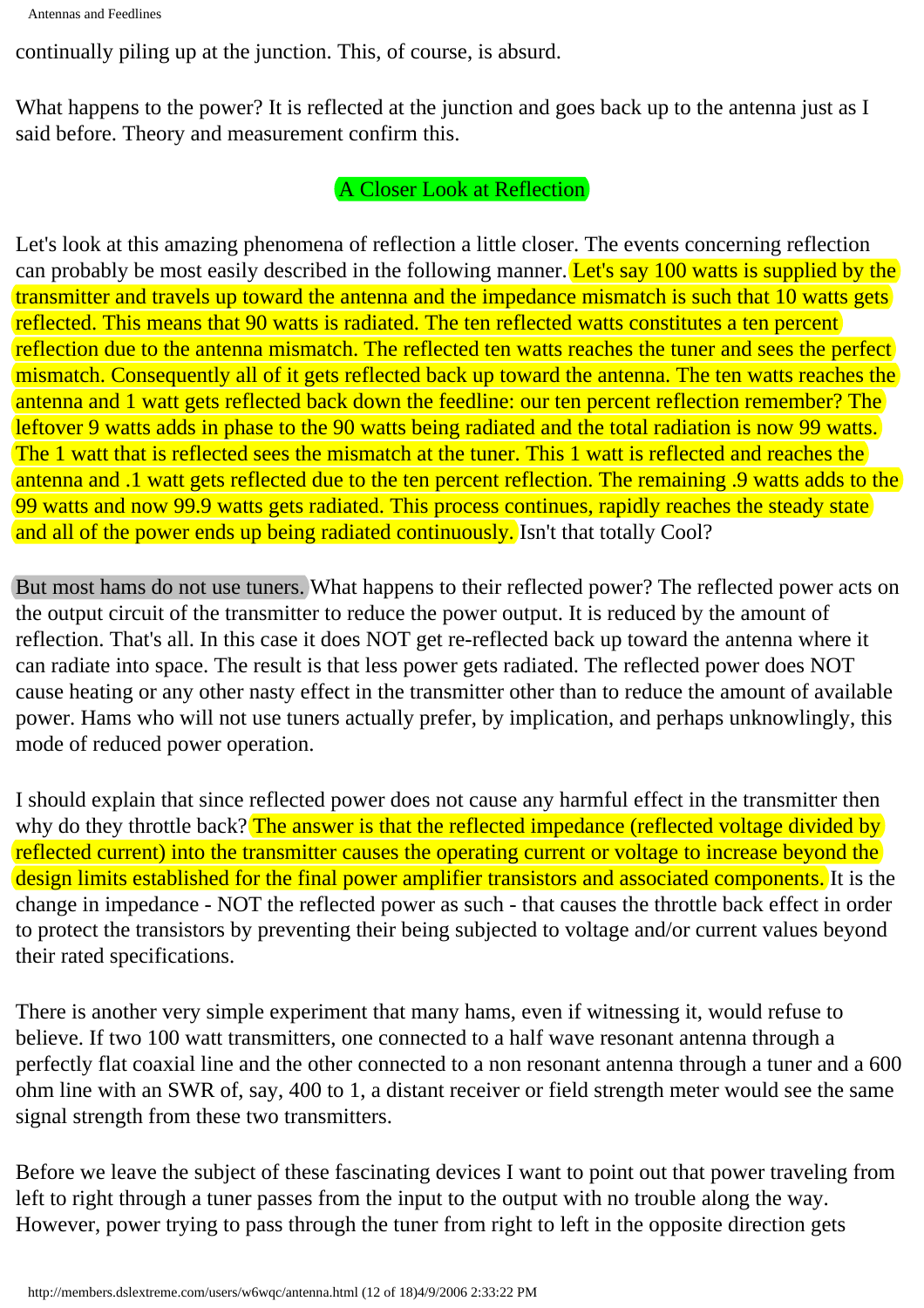Antennas and Feedlines

totally reflected. It is this property that makes tuners so ideally suited to the application. No, the tuner has no intelligence, it just follows the laws of physics. It has to do with the way the phases of the traveling waves combine at the tuner. Rigs without an antenna tuner or an equivalent network DO NOT provide this 100 percent re-reflection of power - on the contrary, they throtle back the power when the SWR increases beyond a set limit. The rig with a tuner continues to deliver full power to the antenna regardless of the feedline SWR. The tunerless rig does not.

So where are we at this point? Tuners release us from the constraint imposed by the antenna system that restricts us to one band operation and a narrow frequency span. It this all that there is to it? Not quite. We need to understand the effect of feedline loss.

## Feedline Loss

Loss in the feedline is obviously undesirable. If we have a resonant antenna that reflects no power in a matched line the power radiated is nevertheless reduced by an amount lost in the line due to inherent line loss. This loss (heat) is distributed all along the entire length of the feedline and so we cannot normally detect it by feeling the line. Unless, of course, it is grossly excessive; but we shouldn't be using such a feedline in that case - nor, for that matter, touching it. Ouch!

We have seen that when we use an antenna on all bands the line SWR can reach extremely high values on some bands. The inherent loss in the line will cause a significant amount of additional power to be lost as heat when operating under abnormally high SWR conditions. But this undesirable condition can be alleviated if we use a feedline with the lowest possible loss. The lowest loss line we can manage is the open wire feedline - two larger gauge wires separated at wide intervals by good insulators. A well designed and installed open wire line has an inherent loss not exceeding .01 dB per 100 feet. Under most operating conditions, loss due to this cause will be negligible or nearly so.

While on the subject of feedlines, if your SWR changes if you add an 8 to 12 foot length of RG-8 to your existing coaxial cable feedline, easy to do with one barrel connector and a connectorized 8 foot length of coax, you got problems. For one thing, your SWR readings are meaningless. Your meter is not giving you accurate line SWR readings. You don't know what the SWR is. The problem is that you have what is called an 'antenna' or a 'common-mode' current on the line. This means that your feedline is not only radiating but messing up your meter readings. A balun at the antenna or at the transmitter may or may not help. Good luck.

From what we have learned so far, it should now be obvious that the measurement of SWR is not such a trivial matter as many think. It is subject to error. The error is due largely to the presence of antenna or unbalanced current on the shield of the coaxial feedline and also feedline loss. Not to mention inherent meter inaccuracy especially when reading low SWR values. It is not always easy to mitigate or correct the error due to these causes.

Antenna systems used with open wire line and a low loss antenna tuner avert preoccupation with SWR. The tuner tunes the entire antenna system, including feedline, to resonance. And because we are not primarily concerned with the SWR on the line, it conveniently drops out of the equation. In other words, we simply do not care what the SWR is.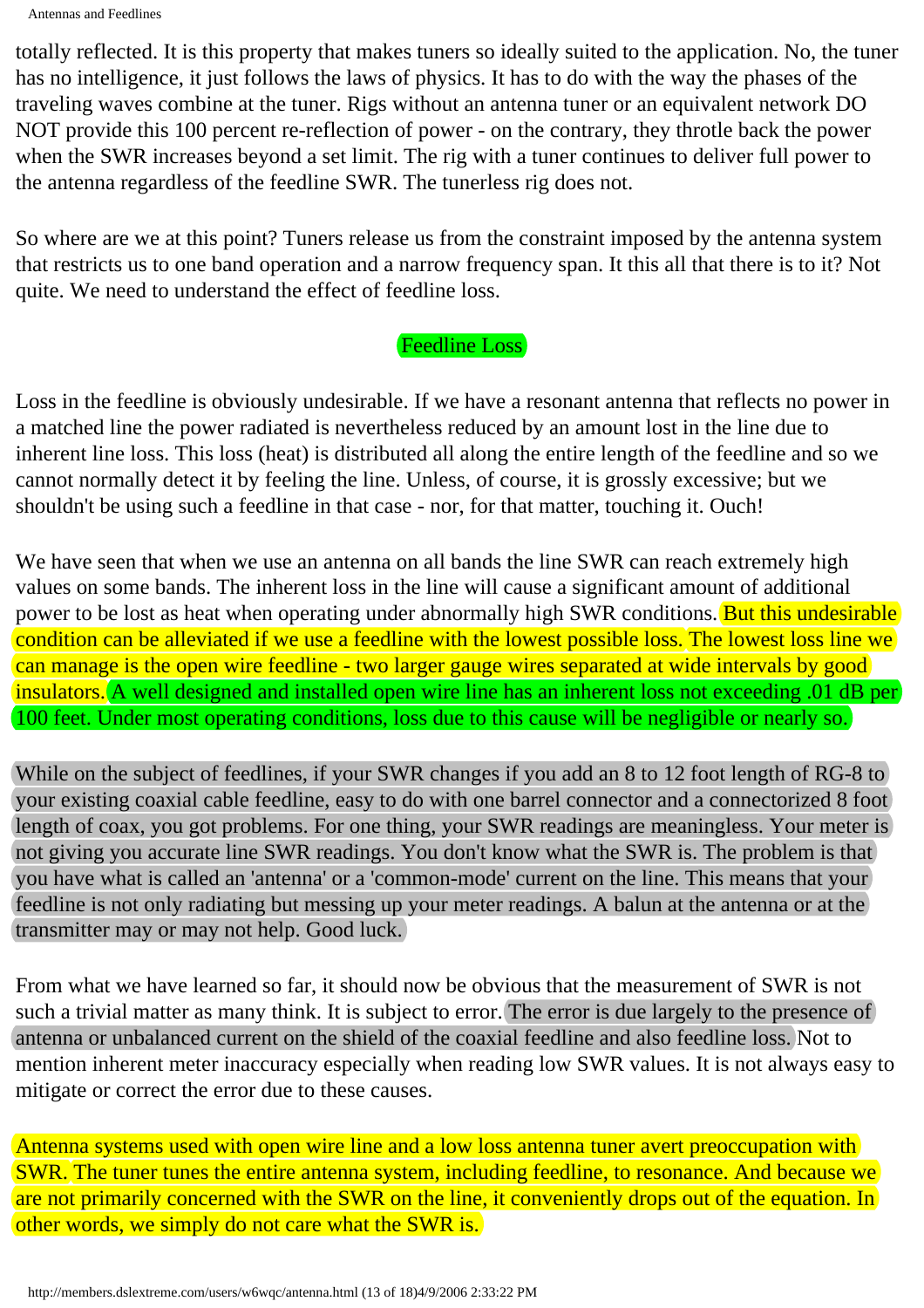#### I have mentioned antenna efficiency several times. What are we talking about?

A half wave antenna on 40 meters, made out of 12 gauge copper wire and installed 35 feet above average ground has a radiating efficiency of 98.67 percent. This means that if 100 watts reaches it, 98.67 watts will be radiated. 1.33 watts are lost as heat in the ground due to the antenna not being sufficiently removed from ground.

When this same antenna is used on 75 meters, a situation many hams consider totally impractical, the radiation efficiency decreases to 95 percent. If 100 watts is applied to the antenna, 95 watts gets radiated. Is that excessive loss? It's .22 dB or about one twenty seventh of an S unit - or about nine thousanths of an inch on your S meter! This same antenna, used on 1.9 megahertz, a situation many hams consider absolutely impossible, heretical and insane, will have an efficiency of 86 percent. If 100 watts is applied to the antenna, 86 watts will be radiated. We lose 14 watts. How serious is this?

lthough the use of a 40 meter dipole on 75 meter is a no brainer, the use of a 40 meter dipole on 160 is beginning to stretch things a bit. We can expect some degradation but how serious will it be?

The loss of the 14 watts is .66 dB. There will be additional loss in a typically 60 foot long 600 ohm feedline due to a very high SWR. The SWR will be a whopping 4000:1 at the antenna and 1000:1 at the transmitter. Total loss, including antenna loss, line loss and typical tuner loss will be about 9 dB. This represents one and one half S units. If you are listening to two signals, one with a signal strength of S9+9 and the other at S9 can you tell the difference? How much difference can you discern? Is one signal readable and the other not? Or, if you are listening to a signal from a station using a full size 160 meter dipole and the signal is S9 the signal from the same location using the 40 meter antenna will be S7 and a half. Let's call it an S7 signal just to be on the safe side. Is that S7 signal a readable signal? You can carry on an awful lot of QSO's with an S7 signal strength. Remember, this is with a 68 foot dipole on 160 meters compared to a full sizer at 260 feet.

The results using this antenna on 75 meters is so good that there is no discernible difference worth discussing.

The vast majority of hams will not, under any circumstances whatsoever, attempt to use their 68 foot dipoles on 75 meters. Yet many of these same hams have no qualms about using a 12 foot mobile whip on this band. Go figure.

Just how short can we go? It all depends. It depends on how much you are willing to sacrifice in efficiency. The shorter you make an antenna the less efficient it will be. It is a gradual, sliding curve. There is no sharp line denoting a go no-go boundary. 8 foot dipole on 160 meters compared to a full sizer at 260<br>the results using this antenna on 75 meters is so good that the<br>sussing.<br>the vast majority of hams will not, under any circumstances<br>ipoles on 75 meters. Yet many

#### Baluns

Baluns are not normally a part of the all band antenna system we have been discussing. However, in recent times, baluns are being incorporated as part of an antenna system by more and more hams. Why are baluns used? Because many hams think that they perform a matching function. They also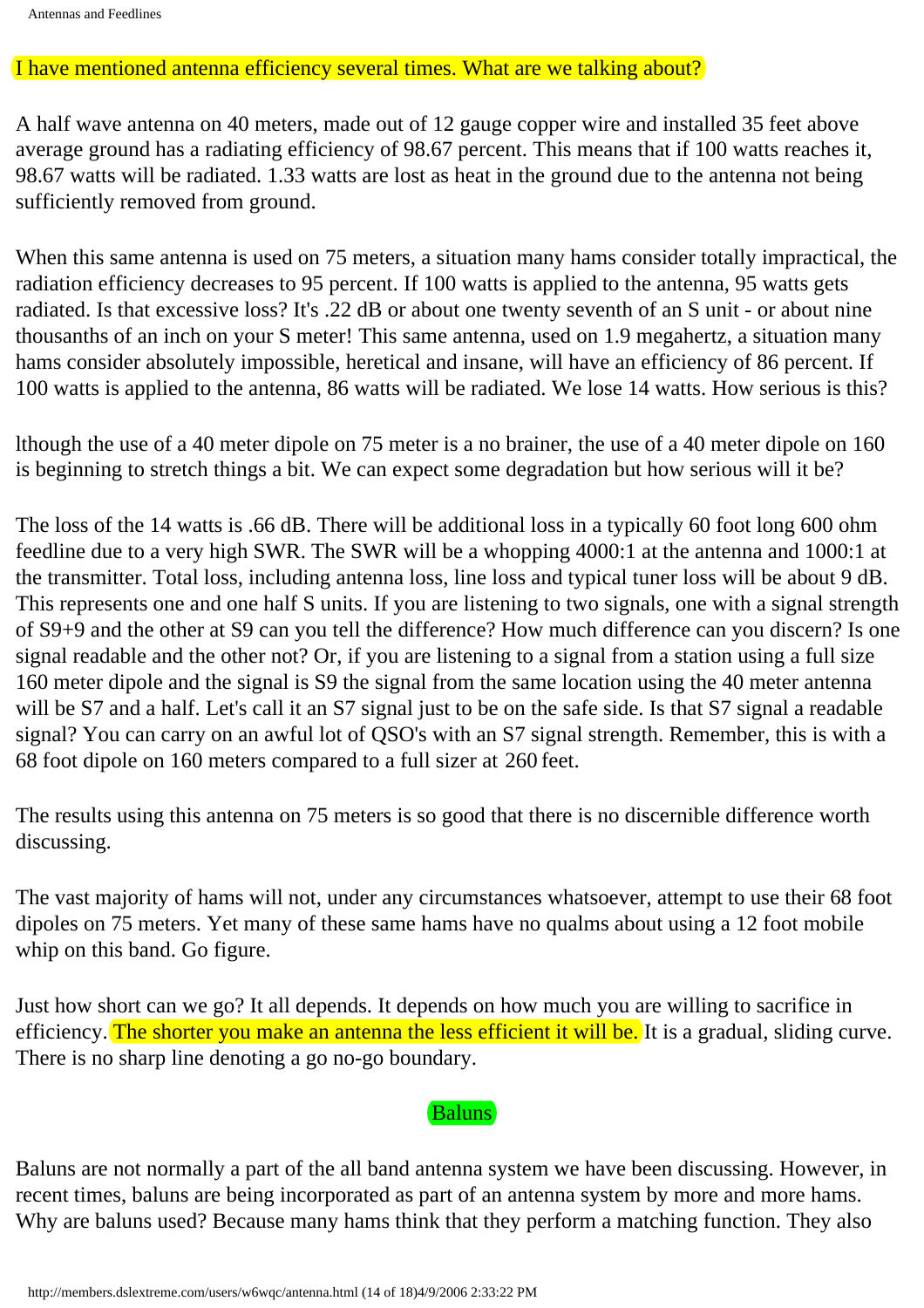```
Antennas and Feedlines
```
think that a balun prevents radiation from coaxial feedlines.

Many hams think that a balun will force a match to 50 ohms from any antenna impedance. That is why they use impedance transforming baluns. A balun will transform an antenna impedance but not necessarily to 50 ohms. It all depends on the electrical characteristics of the balun and the feedpoint impedance of the antenna.

There are, basically, two types of baluns: voltage baluns and current baluns. Voltage transforming baluns are notoriously lossy. Most commercially available transforming baluns are voltage baluns. Under many circumstances, transforming baluns do not transform impedances according to their specified ratios. They are also prone to torroid core saturation which causes distortion of the radiated wave. Distortion of the radiated wave manifests itself as harmonic radiation. This is bad.

Many hams think that a balun will completely eliminate radiation from their coaxial feedlines. It will do so only if the line is exactly symmetrical to the antenna and surroundings, a situation, as explained before hardly ever achieved in practice. At best they will reduce radiation from the line but don't look for complete cancellation.

A balun will equalize the currents in both halves of a dipole provided it is current balun. A voltage type balun does not do such a good job at this as a current balun.

Many hams think a transformer balun does indeed work as they intended because their SWR went down when they put one in. This is possible but only over a short span of frequencies in a one band antenna. More realistically it is more probable that loss has been introduced into the system. Loss anywhere always makes the SWR read lower.

Everything considered, it is doubtful that baluns provide any worthwhile improvement in the average HF antenna installation as far as radiation efficiency is concerned. They should definitely be used with directional antennas such as are used in the VHF and UHF bands however.

Another place where baluns can be profitably used is on the input side of an antenna tuner - not at the output side where most manufacturers place them . Why do they do this? I do not know. I know of no manufacturer that has ever justified a design of this type on a technical basis.

# A Few Words on the Antenna Book

I assume most hams are familiar with the ARRL Antenna Book but not necessarily with any of the other standard texts on the subject of antennas. Therefore these few remarks apply specifically to the ARRL book.

It is extremely important that we not read anything into the book that is not there just as it is equally important to heed what it does say. Consider this sentence that occurs under Antenna Fundamentals, page 2-1, 16th edition: '...., the current flowing in the antenna is largest, and the radiation therefore greatest, when the antenna is resonant. It is careless interpretation of sentences such as this one that is one of the causes for so much of the mis-understanding regarding antennas.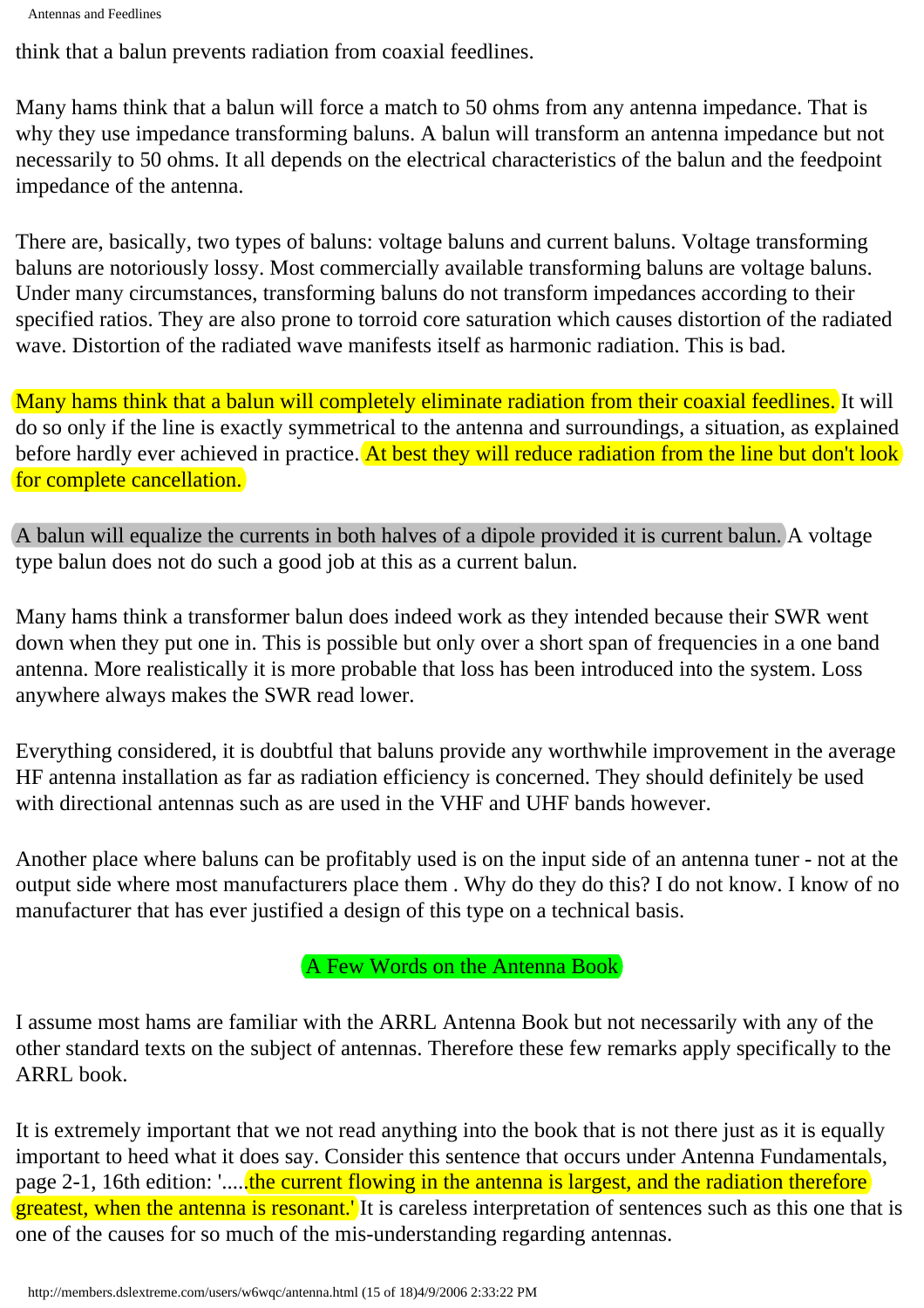The thought process that results in misinterpretation is as follows: 'Current is largest in a resonant) antenna. The half wave antenna is a resonant antenna. Therefore maximum current flows in and maximum radiation occurs in the half wave antenna.' The error is in assuming that the half wave antenna is the resonant antenna being referred to. This is an unwarranted assumption. The sentence does not mention nor does it refer to the half wave antenna, The term 'resonance' when applied to distributed circuits, of which an antenna is but one example, is the absence of reactance. This is verified by the sentence immediately preceding the one just quoted. It says, 'In any circuit that contains both resistance and reactance, the largest current flows (again, for a given amount of power) when the reactance is "tuned out" - in other words, when the circuit is made resonant at the operating frequency.'

This clearly says that an antenna is resonant when the reactance is eliminated. This is exactly what a tuner does when used with a random length wire. When the reactance is canceled, whether by pruning the wire or by the use of a tuner, the antenna is made resonant and current is maximized compared to the current that flows before the reactance is eliminated.

That an antenna can be made resonant by merely canceling the reactance is verified again by the information provided in the next quotation.

This information appears under Short Antennas, page 2-42. 'It is a mistake to assume that there is anything sacred (in effectiveness, at least) in using a resonant antenna .....at other lengths .....the impedance looking into the terminals of the antenna contains reactance as well as resistance. The reactance presents no problem, because it can be "tuned out". The antenna system can thereby be resonated, even though the antenna itself is not resonant. The purpose of resonating either the antenna or the system as a whole is simply to allow power to be fed to the antenna easily.'

At the risk of redundancy, let me summarize what this means. It is clear from the context that the term 'resonant' in the quotations do not refer exclusively to a halfwave length wire but to any wire that has no reactance.

From all of this we see that there are two types of resonant wires: a wire that is physically a half wave long and a wire that is a random length but whose reactance component has been canceled or tuned out. Thus resonance can be achieved by either of two means: physically pruning the wire or electronically tuning it. Whichever method is used, maximum current flows in both wires compared to the current that flows before the wire was prunned or the reactance tuned out. Note once again that it does NOT say that a half wave long wire has maximum current compared to any other length. And it does NOT say that the half wave wire is the better radiator.

Some Practical Real World Results

As I said at the beginning of these notes, hams have been exposed to this sort of information for many many years and the majority still refuse, judging from their on-the-air comments, to believe most if not all of it.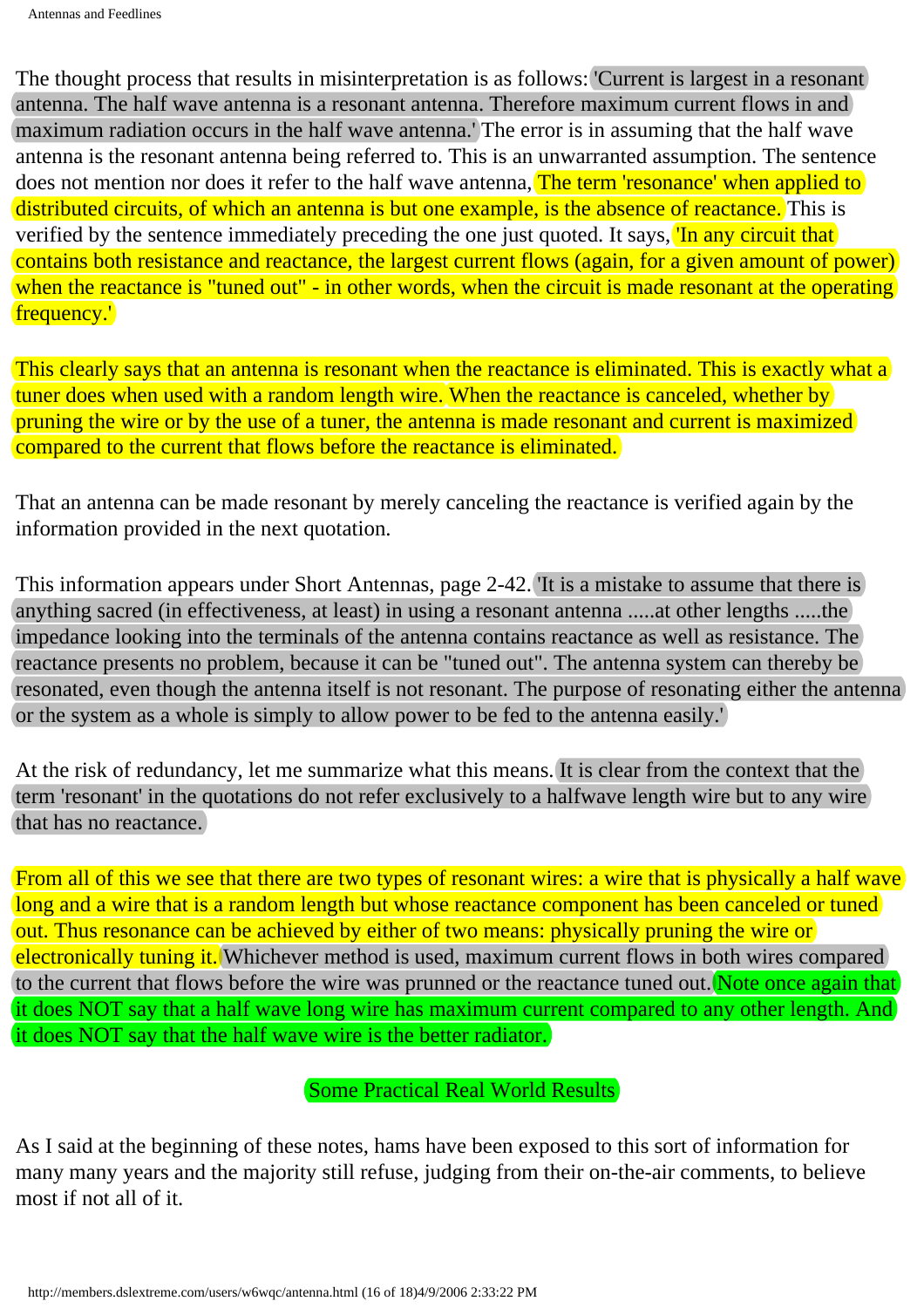Antennas and Feedlines

So I will give it one final try with published documentation that shows what can be accomplished with a 40 meter antenna on 160 meters.

The station W6WQC was first place, Low power category, Los Angeles section, in the 1992 160 meter contest. This station was second place in the Santa Barbara section in the years 1993, 1994, 1995, 1999 and first place in 2000 and first place in the 160 meter contest from the Los Angeles section in 2004. Lest you think that there is something special about the antenna that is optimized for 160 meters, I was first place in the 10 meter contest, Los Angeles, section in 2004. These results are easily verified by referring to the QST issues reporting the contest results. This was in competition with stations using full size 160 meter wires.

## Conclusion

A random length dipole of reasonable length, not necessarily resonant on any amateur band, can be used on all amateur HF bands and used on any frequency within those bands with acceptable radiating efficiency. It requires the use of a low loss antenna tuner to tune the system to resonance and to provide a 50 ohm load to the transmitter. It requires the use of a low loss transmission line.

The alternative, to approach but not equal, this performance is to erect separate antennas for each band and then solve the problem of bringing all of the feedlines into the shack. Even then, operation will be restricted to a relatively narrow band of frequencies within each band.

# References

QST Jul 1993 Technical Correspondence

QST Jul 1993 "Honey, I Shrunk the Antenna"

QST Nov 1993 Technical Correspondence

QST Jan 1994 Do You Need an Antenna Tuner?

QST Mar 1994 On center Fed Multiband Dipoles

QST Apr 1994 Technical Correspondence

QST Apr 1994 The SWR Obsession

QST Jul 1994 Understanding Signal Strength

QST Jan 1995 Getting the Most Out of Your T-Network Antenna Tuner

QST Apr 1995 Evaluate Your Antenna Tuner, parts one and two